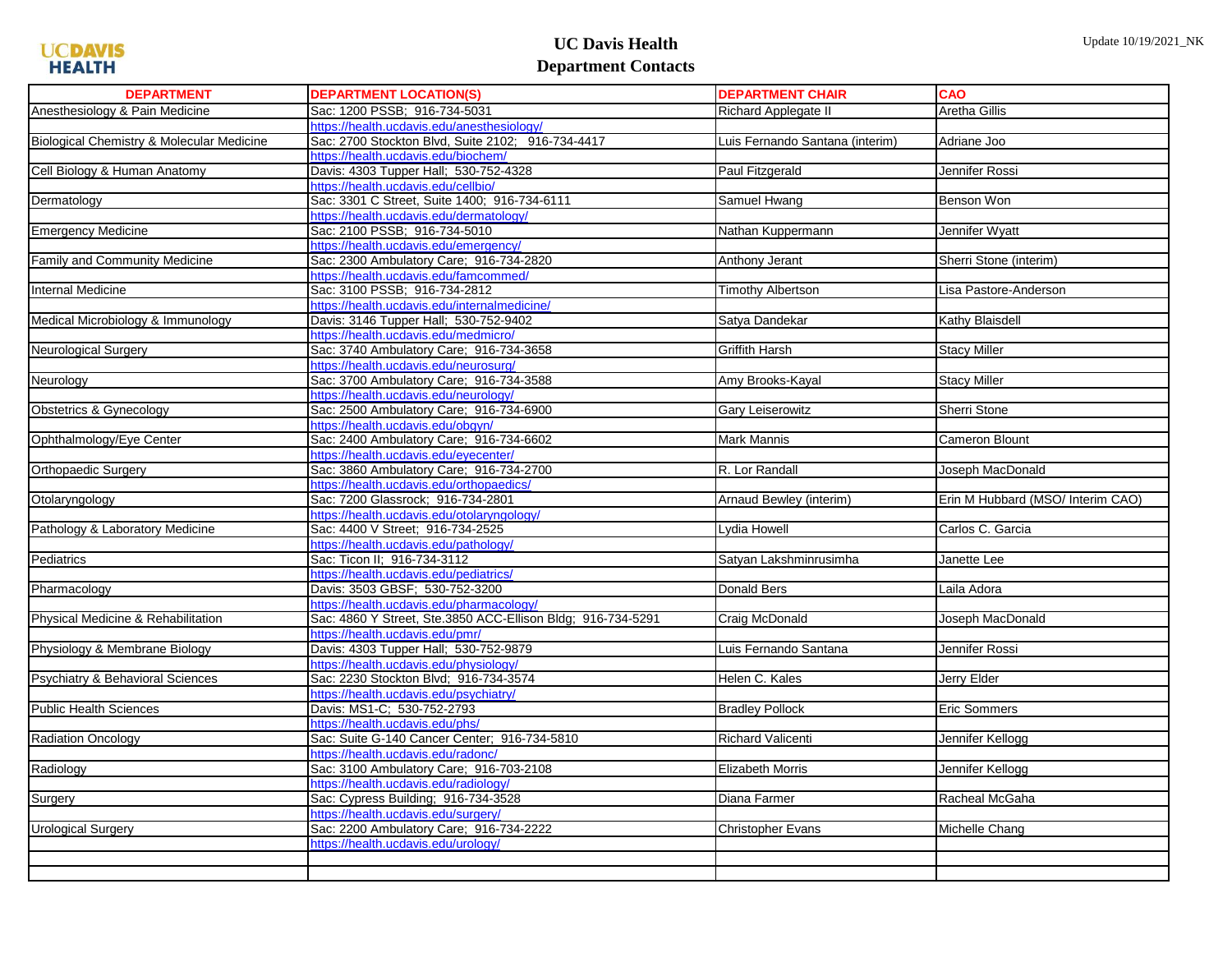## **UC Davis Health Department Contacts**

| <b>INTERNAL MEDICINE DIVISION(S)</b>                | <b>DIVISION LOCATION(S)</b>                                       | <b>DIVISION CHIEF</b>         | <b>DIVISION MANAGER/ADMIN</b>      |
|-----------------------------------------------------|-------------------------------------------------------------------|-------------------------------|------------------------------------|
| Cardiovascular Medicine                             | Sac: 2820 Ambulatory Care; 916-734-3761                           | Thomas WR Smith               | Jaskaran Birak                     |
|                                                     | https://health.ucdavis.edu/internalmedicine/cardio/               |                               |                                    |
| Endocrinology, Diabetes & Metabolism                | Sac: 4150 V Street, Suite G400; 916-734-2737                      | Sidika Karakas                | Marie "Connie" Peters              |
|                                                     | https://health.ucdavis.edu/internalmedicine/endocrinology/        |                               |                                    |
| Gastroenterology & Hepatology                       | Sac: 3500 PSSB; 916-734-3751                                      | <b>Christopher Bowlus</b>     | Maria Hayes                        |
|                                                     | https://health.ucdavis.edu/internalmedicine/gastro/index.html     |                               |                                    |
| <b>General Medicine</b>                             | Sac: 2400 PSSB; 916-734-7005                                      | Shin-Ping Tu                  | <b>Brenda Lavell</b>               |
|                                                     | https://health.ucdavis.edu/internalmedicine/general/              |                               |                                    |
| Hematology & Oncology                               | Sac: Suite 3016 Cancer Center; 916-734-3771                       | Ted Wun                       | Mary Kilpatrick                    |
|                                                     | https://health.ucdavis.edu/internalmedicine/hemonc/               |                               |                                    |
| Infectious & Immunologic Diseases                   | Sac: G500 PSSB; 916-734-3815                                      | <b>Stuart Cohen</b>           | Kaitlyn Kirk                       |
|                                                     | https://health.ucdavis.edu/internalmedicine/infectious/index.html |                               |                                    |
| Nephrology                                          | Sac: 3500 PSSB; 916-734-3774                                      | Burl Don                      | Marie "Connie" Peters              |
|                                                     | https://health.ucdavis.edu/internalmedicine/nephrology/index.html |                               |                                    |
| Pulmonary, Critical Care and Sleep Medicine         | Sac: 3400 PSSB; 916-734-3564                                      | Nicholas Kenyon               | <b>Robert Rawlings</b>             |
|                                                     | https://health.ucdavis.edu/internalmedicine/pulmonary/            |                               |                                    |
| Rheumatology, Allergy & Clinical Immunology         | Davis: 6310 GBSF; 530-752-2884                                    | William Ridgway               | Kaitlyn Kirk                       |
|                                                     | https://health.ucdavis.edu/internalmedicine/rheumatology/         |                               |                                    |
| <b>Transplant Nephrology</b>                        | Sac: 2233 Stockton Blvd; 916-734-1516                             | Yihung "Eric" Huang (interim) | Marie "Connie" Peters              |
|                                                     | https://health.ucdavis.edu/internalmedicine/transplant/           |                               |                                    |
|                                                     |                                                                   |                               |                                    |
|                                                     |                                                                   |                               |                                    |
| <b>CENTER(S)</b>                                    | <b>CENTER LOCATION(S)</b>                                         | <b>CENTER DIRECTOR</b>        | <b>CENTER MANAGER</b>              |
|                                                     |                                                                   |                               |                                    |
| Alzheimer's Disease Center                          | Sac: 3900 Ambulatory Care; 916-734-5496                           | Charles DeCarli               | Jayne LaGrande                     |
|                                                     | https://health.ucdavis.edu/alzheimers/                            |                               |                                    |
| Behavioral Health Center for Excellence             | Sac: 4701 X Street, Suite 1320; 916-734-3230                      | Cameron Carter                | Malena B Teeters                   |
|                                                     | https://behavioralhealth.ucdavis.edu/                             |                               |                                    |
| California National Primate Research Center         | Davis: Hutchison Dr./County Rd 98; 530-752-0447                   | John Morrison                 | Annmarie Boylan                    |
|                                                     | http://www.cnprc.ucdavis.edu/                                     | Jeffrey Roberts               |                                    |
| Cancer Center                                       | Sac: 4501 x Street, Suite 3003; South Bldg 916-734-5959           | Primo Lara, Jr.               | Gina Dayton                        |
|                                                     | https://health.ucdavis.edu/cancer/                                | John McPherson                |                                    |
| Center for Advancing Pain Relief                    | Sac: 4860 Y Street; 916-734-7246                                  | Scott Fishman                 | Fahn Saechao                       |
|                                                     | https://health.ucdavis.edu/pain/                                  |                               |                                    |
| Center for Health & Technology                      | Sac: 4610 X Street, Suite 2301; 916-734-5675                      | James Marcin                  | <b>Shelley Palumbo</b>             |
|                                                     | https://health.ucdavis.edu/cht/                                   |                               |                                    |
| Center for Health & The Environment                 | Davis: Bldg 3792, rm 129 Old Davis Road; 530-752-1340             | Kent Pinkerton                | Sherri Gallagher                   |
|                                                     | https://che.ucdavis.edu/                                          |                               |                                    |
| Center for Healthcare Policy & Research             | Sac: 2103 Stockton Blvd; 916-734-2818                             | Interim: Anthony Jerant       | Monica Steinhart                   |
|                                                     | https://health.ucdavis.edu/chpr/                                  |                               |                                    |
| Center for Immunology & Infectious Diseases         | Davis: Hutchison Dr./County Rd 98; 530-752-7913                   | Stephan J. McSorley           | Christine Herkenrath               |
| (formerly known as Center for Comparative Medicine) | https://ccmmain.sf.ucdavis.edu/                                   |                               |                                    |
| Center for Musculoskeletal Health                   | Sac: 4625 2nd Avenue, suite 2000; 916-723-4534                    | Nancy Lane                    | Elizabeth Lincoln                  |
|                                                     | https://health.ucdavis.edu/musculoskeletalhealth/                 |                               |                                    |
| Center for Neuroscience                             | Davis: 1544 Newton Ct; 530-757-8708                               | Kimberley McAllister          | Madhu Sharma                       |
|                                                     | https://neuroscience.ucdavis.edu/                                 |                               |                                    |
| <b>Center for Precision Medicine</b>                | Sac: 4610 X Street, Suite 3124, Sacramento, CA 95817              | <b>Frederick Meyers</b>       | Christopher Wang                   |
|                                                     | https://health.ucdavis.edu/precision-medicine/index.html          |                               |                                    |
| Center for Reducing Health Disparities              | Sac: 2921 Stockton Blvd, CTSC Bldg, Suite 1408; 916-703-9211      | Sergio Aguilar-Gaxiola        | Andrea C. Nunez                    |
|                                                     | https://health.ucdavis.edu/crhd/                                  |                               |                                    |
| Center for Simulation and Education                 | Sac: 4610 X Street, room 3301; 916-734-4708                       | lan Julie                     |                                    |
| (formerly known as Center for Virtual Care)         | https://health.ucdavis.edu/simulation/                            |                               |                                    |
| Center for Vision Science                           | Davis: 4303 Tupper Hall                                           | Paul Fitzgerald               | Jennifer L Rossi / Amanda C Flores |
|                                                     |                                                                   |                               |                                    |